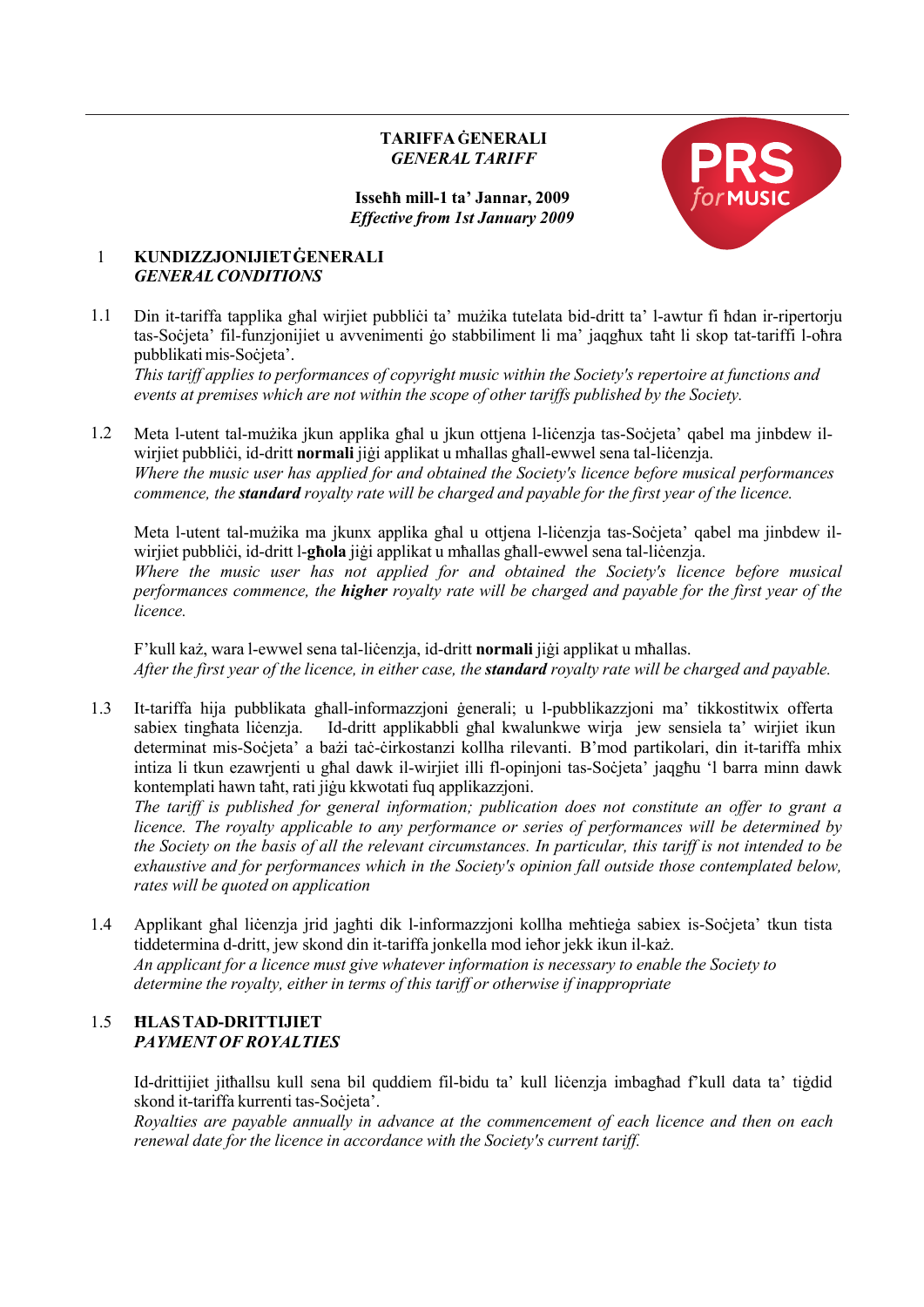## 1.6 **TAXXA FUQ IL-VALUR MIŻJUD** *VALUE ADDED TAX*

Kull Detentur ta' Liċenzja taħt it-tariffi tas-Soċjeta' jħallas lis-Soċjeta', b'żieda mad-dritt dovut, somma import ta' Taxxa Fuq il-Valur Miżjud kalkolata skond ir-rata rilevanti fuq dak id-dritt. Every Licensee under the Society's tariffs will pay to the Society in addition to the royalty due, a sum in *respect of Value Added Tax calculated at the relevant rate on the royalty payable.*

## 1.7 **REVIŻJONIGĦALL-INFLAZZJONI** *INFLATIONADJUSTMENT*

Is-Soċjeta' żżomm id-dritt, mingħajr avviż, li żżid ir-rati monetarji f'din it-tariffa minn żmien għal żmien, basta illi kumulattivament tali żiediet ma jaqbżux żiediet kontemporanji fir-rati uffiċjali talinflazzjoni skond kif maħruġa mill-Uffiċju Ċentrali ta' l-Istatistika . (L-Indici tal prezzijiet bl-imnut Frar 2005 = 105.33; Diċembru 2002 = 100)

The Society reserves the right, without notice, to increase the monetary rates in this tariff from time to *time provided that cumulatively those increases shall not exceed contemporary increases in the official* rates of inflation as issued by the Central Office of Statistics. (Retail Price Index Feb 2005 = 105.33; *Dec 2002 = 100)*

| $\mathbf{2}$ | RATI TAD-DRITTIJIET<br><b>ROYALTY RATES</b>                         | Dritt oghla<br><b>Higher Royalty</b> | Dritt normali<br><b>Standard</b><br><b>Royalty</b> |
|--------------|---------------------------------------------------------------------|--------------------------------------|----------------------------------------------------|
|              |                                                                     | $\mathcal{E}/(LM)$                   | $\epsilon$ / (LM)                                  |
| 2.1          | MUŻIKA PPREŻENTATA                                                  |                                      |                                                    |
|              | <b>FEATURED MUSIC</b>                                               |                                      |                                                    |
|              | Fejn il-mużika hija prattikament id-divertiment kollu, bhal         | 12%                                  | 6%                                                 |
| 2.1.1        | f'kuncert il-hlas ikun                                              | tal-ircevuti                         | tal-ircevuti                                       |
|              | Where music is virtually the entire entertainment, as in a concert  | tad-dhul                             | tad-dhul                                           |
|              |                                                                     | of admission<br>receipts             | of admission<br>receipts                           |
|              | JEW (jekk id-dhul ma' jkunx jista' jiği accertat il-hlas ikun       | 12%                                  | 6%                                                 |
|              | OR (if receipts are not ascertainable) the charge will be           | tal-pagamenti                        | tal-pagamenti                                      |
|              |                                                                     | lill-artisti                         | lill-artisti                                       |
|              |                                                                     | of payments to<br>performers         | of payments to<br>performers                       |
|              | JEW (jekk il-pagamenti ma' jkunux jistghu jigu accertati)           |                                      |                                                    |
|              | OR (if payments are not ascertainable)                              |                                      |                                                    |
|              | Il-hlas ghal kull avveniment ghal kull kapacita' ta' 25 persuna jew |                                      |                                                    |
|              | ghal kull kejl ta' 37.5m2 tal-lokal ikun                            | 3.21 / (1.38)                        | 1.61 / (0.69)                                      |
|              | the charge per event per 25 persons capacity or per 37.5m2 of the   |                                      |                                                    |
|              |                                                                     |                                      |                                                    |
|              | Il-hlas minimu ghal Permess jew ghal serje ta' mhux aktar minn      |                                      |                                                    |
|              | tlett avvenimenti jkun                                              | 99.23 / (42.60)                      | 49.62 / (21.30)                                    |
|              | The minimum charge for a Permit or for a series of not more than    |                                      |                                                    |
|              |                                                                     |                                      |                                                    |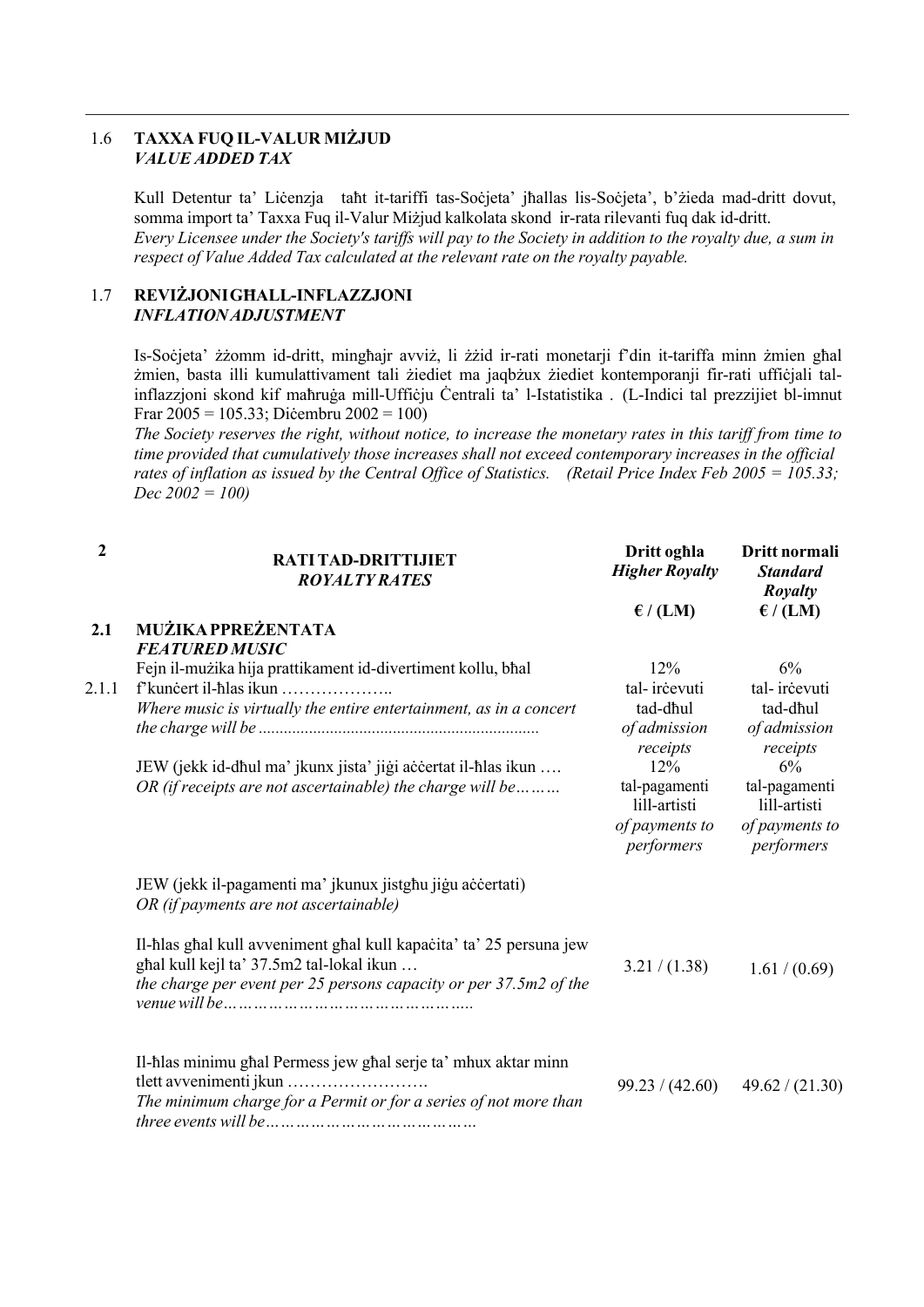|       | 2.1.2 Fejn il-mużika hija important iżda ma' tkunx l-uniku mezz ta'<br>divertiment bhal fiż-żfin, diskoteki, cinema u ohrajn simili, il-hlas<br>ikun<br>Where music is important but not the sole entertainment as in<br>dances, discos, cinemas and the like, the charge will be                                                                     | $6\%$<br>tad-dhul kollu<br>of turnover                               | 3%<br>tad-dhul kollu<br>of turnover                                  |
|-------|-------------------------------------------------------------------------------------------------------------------------------------------------------------------------------------------------------------------------------------------------------------------------------------------------------------------------------------------------------|----------------------------------------------------------------------|----------------------------------------------------------------------|
|       | JEW (jekk id-dhul kollu* ma jkunx jista' jiği accertat ) il-hlas ikun<br>OR (if turnover $*$ is not ascertainable) the charge will be                                                                                                                                                                                                                 | 6%<br>tal-pagamenti<br>lill-mużicisti<br>of payments to<br>musicians | 3%<br>tal-pagamenti<br>lill-mużicisti<br>of payments to<br>musicians |
|       | JEW (jekk il-pagamenti ma jkunux jistghu jigu accertati)<br>OR (if payments are not ascertainable)                                                                                                                                                                                                                                                    |                                                                      |                                                                      |
|       | Il-hlas ghal kull avveniment ghal kull kapacita' ta' 25 persuna jew<br>ghal kull kejl ta' 37.5m2 tal-lokal ikun<br>the charge per event per 25 persons capacity or per 37.5m2 of the<br>Venue, will be                                                                                                                                                | 2.05 / (0.88)                                                        | 1.02 / (0.44)                                                        |
|       | Il-hlas minimum ghal Permess jew ghal serje ta' mhux aktar minn<br>tlett avvenimenti jkun<br>The minimum charge for a Permit or for a series of not more than                                                                                                                                                                                         | 78.83 / (33.84)                                                      | 39.41 / (16.92)                                                      |
|       | NOTA: il-'Cabaret' taqa' f' din il-kategorija, izda tista' titqies<br>ghall-hlas taht il-kap 2.1.1 imsemmi aktar il-fuq f'każ illi jkun<br>hemm użu sostanzjali tar-ripertorju tal-PRS.<br>NOTE: Cabaret would come into this category, but could be<br>charged under item $2.1.1$ above if there is a very substantial use of<br>the PRS repertoire. |                                                                      |                                                                      |
|       | Il-fuq imsemmija rata ghal kull avveniment ghandha tigi applikata<br>ghal klassijiet tal-'aerobics' u tal-'keep fit.'<br>The above per event rate should be applied to aerobic $\&$ keep fit<br>classes.                                                                                                                                              |                                                                      |                                                                      |
|       | * "dhul kollu" ifisser id-dhul skond ricevuti mill-ammissjoni u<br>mis-shubija kif ukoll mill-bejgh ta' ikel u xorb.<br>* "turnover" means admission and membership receipts and sales<br>of food and drink                                                                                                                                           |                                                                      |                                                                      |
| 2.1.3 | Wirjiet tal-'karaoke' u kwiżżijiet tal-mużika fi stabilimenti bi:<br>Karaoke Performances & music quizzes, in premises with:                                                                                                                                                                                                                          |                                                                      |                                                                      |
|       |                                                                                                                                                                                                                                                                                                                                                       | 262.75 / (112.80)                                                    | 131.38 / (56.40)                                                     |
|       |                                                                                                                                                                                                                                                                                                                                                       | 525.46 / (225.58)                                                    | 262.73 / (112.79)                                                    |
|       |                                                                                                                                                                                                                                                                                                                                                       | 262.75 / (112.80)                                                    | 131.38 / (56.40)                                                     |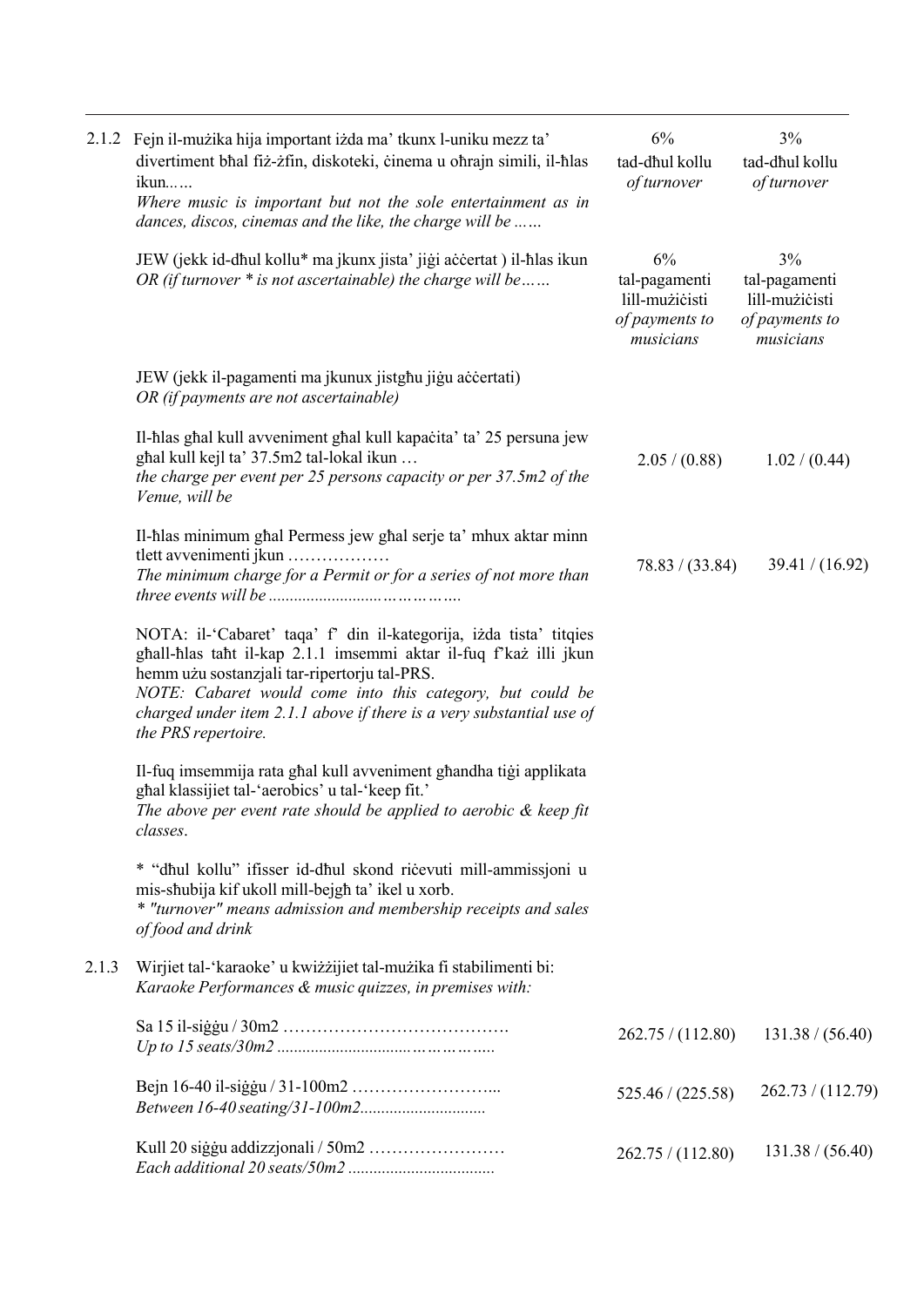| $\overline{3}$ | MUŻIKA OKKAZZJONALI JEW GHAD-DIVERTIMENT<br>(Attivitajiet Sočjali, wirjiet tal-moda u wirjiet kulturali)<br><b>OCCASIONAL OR AMUSEMENT MUSIC</b><br>(Socials, fashion and culture shows etc.)                                                  |                  |                 |
|----------------|------------------------------------------------------------------------------------------------------------------------------------------------------------------------------------------------------------------------------------------------|------------------|-----------------|
|                | Il-hlas ghal kull avveniment ghal kull kapacita' ta' 25<br>persuna jew ghal kull kejl ta' 37.5m2 tal-lokal ikun                                                                                                                                |                  |                 |
|                | The charge per event for each 25 persons capacity or per 37m2 or                                                                                                                                                                               | 1.75 / (0.75)    | 0.87 / (0.37)   |
|                | Il-hlas minimum ghal Permess jew ghal serje ta' mhux aktar minn<br>tlett avvenimenti jkun<br>The minimum charge for a Permit or for a series of not more than                                                                                  | 67.11 / (28.81)  | 33.55 / (14.40) |
| 4              | MUŻIKA INCIDENTALI JEW MEKKANIKA<br><b>BACKGROUND OR MECHANICAL MUSIC</b>                                                                                                                                                                      |                  |                 |
|                | ANNWALI GHAL<br><b>ID-DRITT</b><br>KULL KAMRA<br><b>GHAL</b><br>WIRJIET PUBBLICI PERMEZZ TAS-SEGWENTI IKUN:-<br><b>ROYALTY</b><br><b>ANNUAL</b><br><b>PER</b><br><b>ROOM</b><br><b>FOR</b><br><b>THE</b><br>PERFORMANCES BY THE FOLLOWING IS:- |                  |                 |
| 4.1            | Radju ewlieni ta' l-idejn jew 'radio cassette player' minghajr l-<br>estensjoni ta' xi 'speakers'<br>Single portable transistor or radio cassette player with no<br>extension speakers:                                                        |                  |                 |
|                |                                                                                                                                                                                                                                                | 75.94 / (32.60)  | 37.97 / (16.30) |
|                |                                                                                                                                                                                                                                                | 163.52 / (70.20) | 81.76 / (35.10) |
|                | Kull 20 siģģu addizzjonali / 50m2                                                                                                                                                                                                              | 58.37 / (25.06)  | 29.19 / (12.53) |
| 4.2            | Televizjoni u/jew Vidjo bi skerma mhux akbar minn 26":-<br>Television and/or Video with a screen no greater than 26":                                                                                                                          |                  |                 |
|                |                                                                                                                                                                                                                                                | 78.83 / (33.84)  | 39.41 / (16.92) |
|                |                                                                                                                                                                                                                                                | 163.52 / (70.20) | 81.76 / (35.10) |
|                |                                                                                                                                                                                                                                                | 58.37 / (25.06)  | 29.19 / (12.53) |
| 4.3            | Televiżjoni u/jew Vidjo bi skerma akbar minn 26":                                                                                                                                                                                              |                  |                 |

*Television and/or Video with a screen greater than 26":*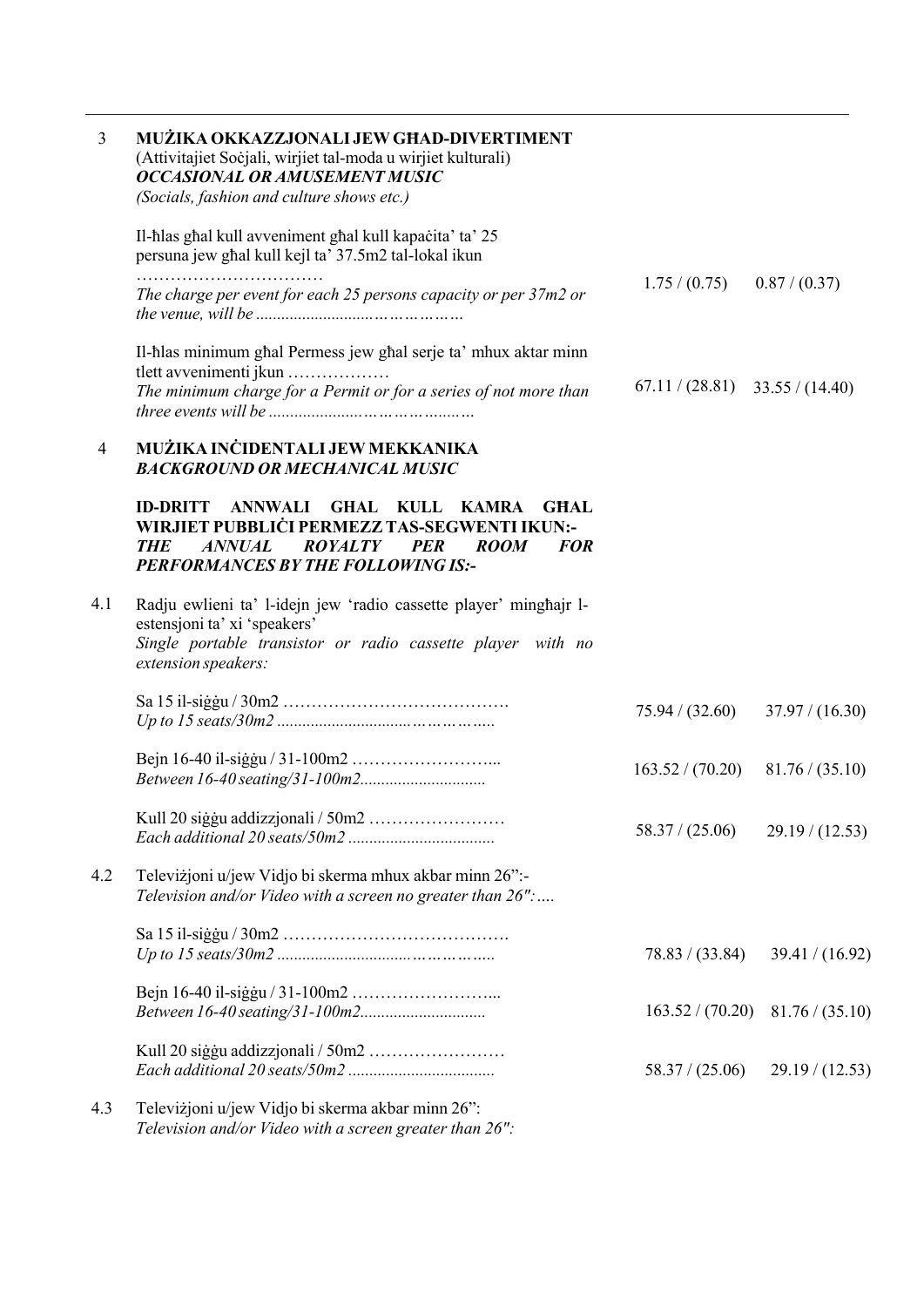|     |                                                                                                                                                                                                                                                | 163.52 / (70.20)                       | 81.76 / (35.10)   |
|-----|------------------------------------------------------------------------------------------------------------------------------------------------------------------------------------------------------------------------------------------------|----------------------------------------|-------------------|
|     |                                                                                                                                                                                                                                                | $329.86 / (141.61)$ $164.93 / (70.81)$ |                   |
|     |                                                                                                                                                                                                                                                | 119.68 / (51.38)                       | 59.84 / (25.69)   |
| 4.4 | 'Monitors' bi<br>Monitors with:                                                                                                                                                                                                                |                                        |                   |
|     |                                                                                                                                                                                                                                                | 163.52 / (70.20)                       | 81.76 / (35.10)   |
|     |                                                                                                                                                                                                                                                | 394.18 / (169.22)                      | 197.09 / (84.61)  |
|     |                                                                                                                                                                                                                                                | 163.52 / (70.20)                       | 81.76 / (35.10)   |
| 4.5 | Televizjoni terrestriju bis-Satellita/facilita' tal-fili (minghajr vidjo)<br>Terrestrial Television with Satellite/Cable facility (without video).                                                                                             |                                        |                   |
|     |                                                                                                                                                                                                                                                | 105.10 / (45.12)                       | 52.55 / (22.56)   |
|     |                                                                                                                                                                                                                                                | 210.18 / (90.23)                       | 105.10 / (45.12)  |
|     |                                                                                                                                                                                                                                                | 75.94 / (32.60)                        | 37.97 / (16.30)   |
| 4.6 | Apparat mużikali tas-satellita/tal-fili bl-awdjo biss (bi 'speakers' li<br>jinhadmu indipendentement minn kull strument iehor)<br>Audio only satellite/cable music device (with self-powered<br>speakers independent of any other instrument). |                                        |                   |
|     |                                                                                                                                                                                                                                                | 291.92 / (125.32)                      | 145.96 / (62.66)  |
|     |                                                                                                                                                                                                                                                | 583.86 / (250.65)                      | 291.92 / (125.32) |
|     |                                                                                                                                                                                                                                                | 210.18 / (90.23)                       | 105.10 / (45.12)  |
| 4.7 | 'Audio Juke Box' bi<br>Audio Juke Box with:                                                                                                                                                                                                    |                                        |                   |
|     |                                                                                                                                                                                                                                                | 163.52 / (70.20)                       | 81.76 / (35.10)   |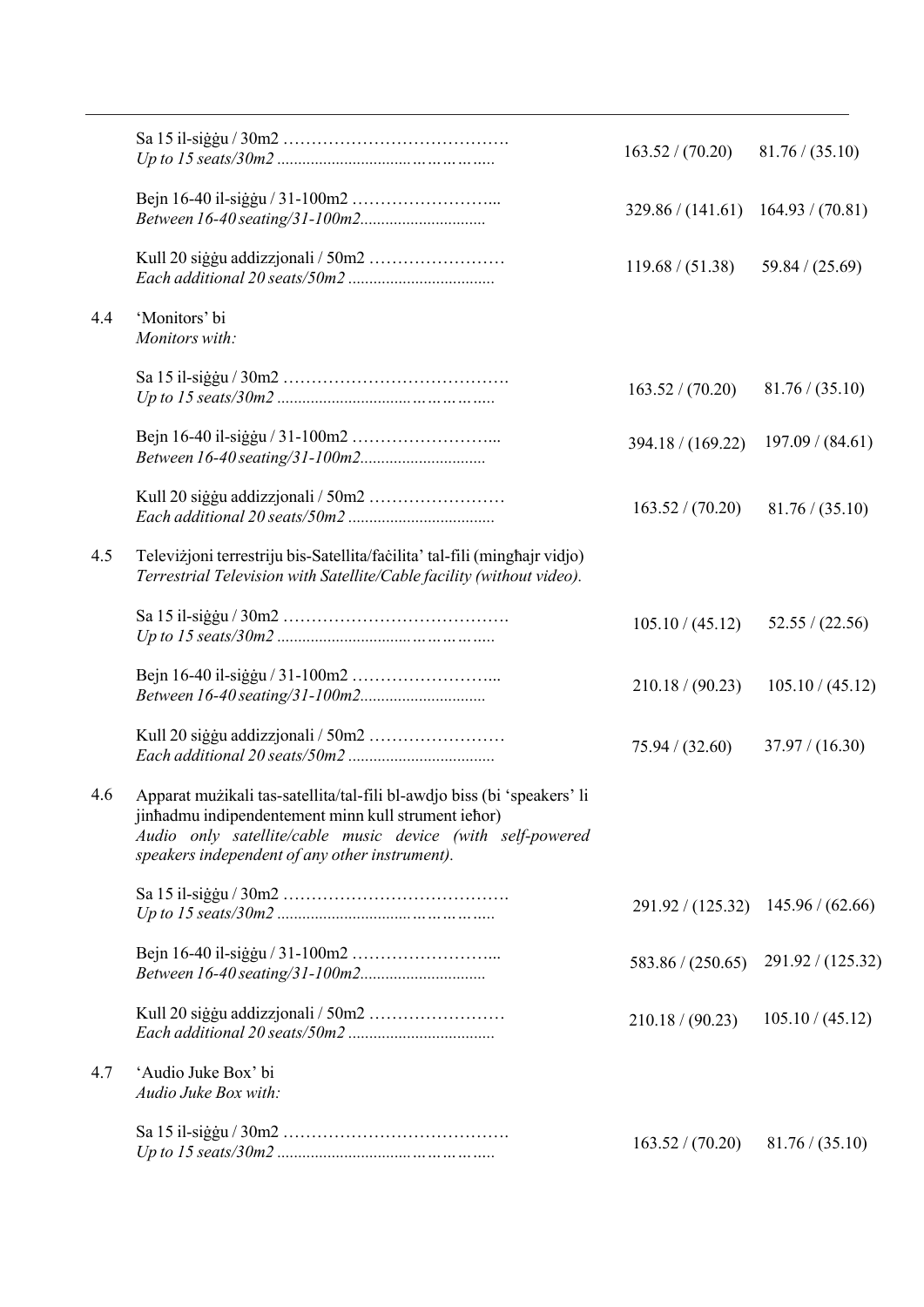|     |                                                                                                                                   | 326.95 / (140.36) | 163.48 / (70.18) |
|-----|-----------------------------------------------------------------------------------------------------------------------------------|-------------------|------------------|
|     |                                                                                                                                   | 116.77 / (50.13)  | 58.39 / (25.06)  |
| 4.8 | 'Video Juke Box' bi<br>Video Juke Box with:                                                                                       |                   |                  |
|     |                                                                                                                                   | 216.00 / (92.73)  | 108.00 / (46.36) |
|     |                                                                                                                                   | 432.10 / (185.50) | 216.05 / (92.75) |
|     |                                                                                                                                   | 154.72 / (66.42)  | 77.36 / (33.21)  |
| 4.9 | Mezzi ohra (jigifieri CD, 'record player', 'tape player', radju) bi.<br>Other means (i.e. CD, Record, Tape Player or Radio) with: |                   |                  |
|     |                                                                                                                                   | 116.77 / (50.13)  | 58.39 / (25.06)  |
|     |                                                                                                                                   | 236.45 / (101.51) | 118.23 / (50.75) |
|     |                                                                                                                                   | 116.77 / (50.13)  | 58.39 / (25.06)  |

### **BASTA LI:** *PROVIDED THAT:*

Fejn l-udjenza potenzjali hija bil-qiegħda, il-kapaċita' tas-siġġijiet (jew, fil każ ta' fabbriki jew uffiċċji mhux miftuħa għall-pubbliku, in-numru tal-impjegati) ikun il-kriterju.

Where potential audience is seated, the seating capacity (or, for factories or offices not open to the public the *number of employees) will be the criterion.*

Fejn l-udjenza potenzjali mhiex bil-qiegħda, jintuża l-ispazju tas-smigħ fil-kamra imkejjel minn ħajt sa ħajt. Where the potential audience is not seated the area of audibility of the room measured wall to wall will be *used.*

Fejn żewġ strumenti jew aktar differenti imsemmija f'din is-sezzjoni jkunu jinstemgħu **fl-istess kamra,** logħla ħlas b'rispett għal dik il-kamra tiġi applikata kollha kemm hi iżda l-ħlasijiet l-oħra jiġu ridotti bin-nofs. Where two or more different kinds of instruments mentioned in this section are audible in the same room, the highest of the charges in respect of that room will apply in full but the other or others will be halved

Fejn l-istabiliment ikun miftuħ biss għal staġun limitat matul kull sena, id-dritt annwali jkun aġġustat permezz ta' riduzzjoni proporzjonali u b'żieda ta' 15% fuq l-ammont kif ridott Where the premises are open only during a limited season in each year, the annual royalty is adjusted by a *proportionate reduction and by an addition of 15% of the reduced amount.*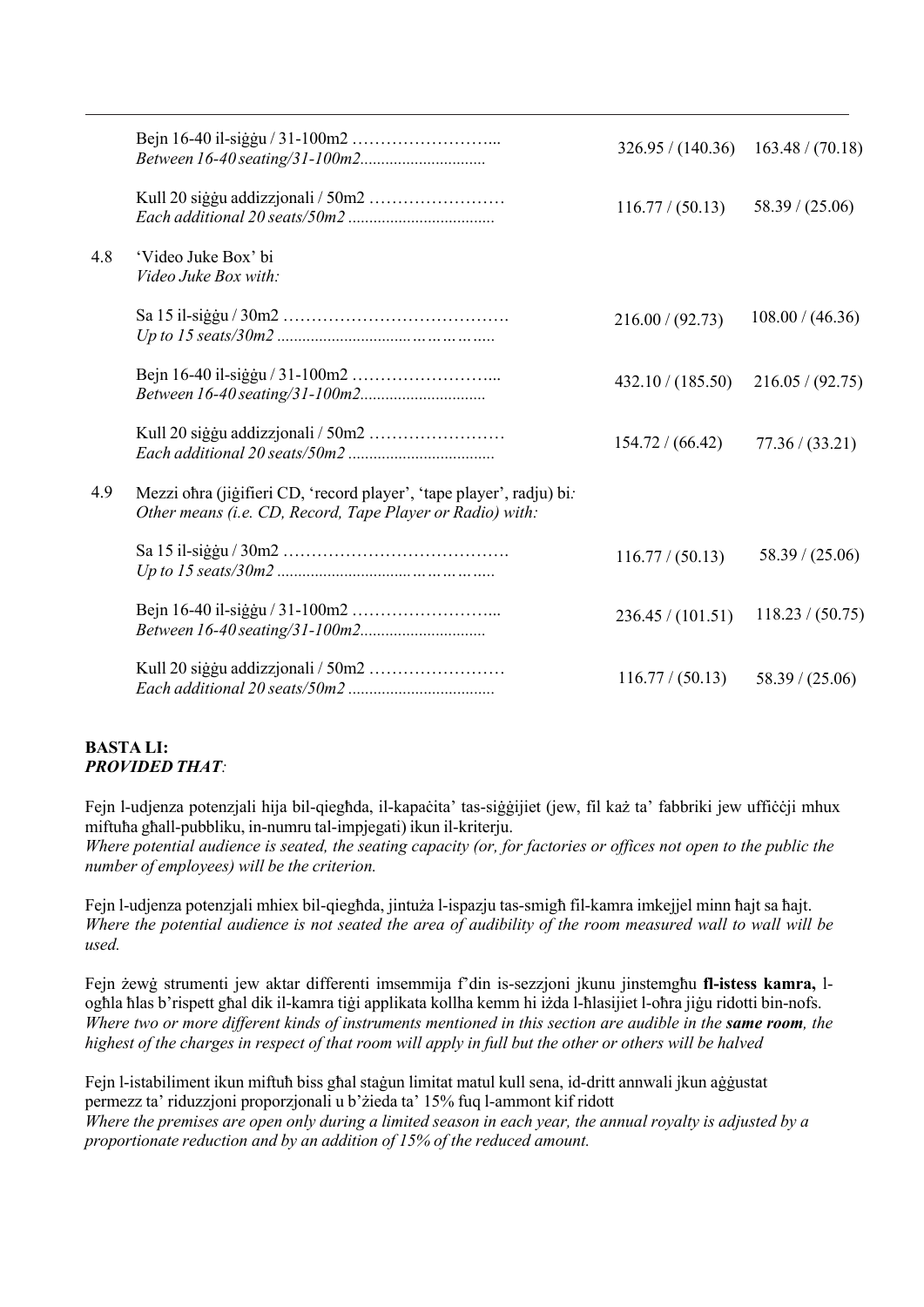#### 5 **MAGNITAD-DIVERTIMENT.** *AMUSEMENTMACHINES*

Kompjuter, Vidjo u oħrajn, li jdoqqu toni mużikali bla waqfien jew 'stings' mużikali *Computer, Video and other playing intermittent tunes or musical "stings"*

#### *ID-DRITT ANNWALI GĦAL KULL MAGNA HUWA* **THE ANNUAL ROYALTY PER MACHINE IS**

6 **AJRUPLANI** *AIRCRAFT*

> Id-dritt għal kull 500 siegħa passiġġier ta' mużika mdaqqa jiġi kkalkulat bir-rata ta' ……………………. *The royalty per 500 passenger hours of music played is calculated at the rate of...…………...................………..*  $18.66 / (8.01)$  9.33 / (4.00)

 $116.77 / (50.13)$  58.39 / (25.06)

### 6.1 **KALKOLUTAD-DRITT** *COMPUTATION OF ROYALTY CHARGE*

6.1.1 Mużika fi tlugħ u nżul *Take off and landing music*

> Id-durata tal-użu tal-mużika wżata waqt it-tlugħ u l-inżul jitqies bħala 15 il-minuta għal kull passiġġier *The duration of music usage during take off and landing is taken as 15 minutes per passenger.*

> e.z. Kalkulazzjoni bl-ogħla dritt għal kull 500 siegħa passiġġier *e.g. Calculation at Higher Royalty charge per 500 passenger hours*

F'każ ta' ajruplan li jġorr 60,000 passiġġier li għalihom tinstema' l-mużika waqt it-tlugħ u l-inżul, in-numru ta' sigħat passiġġier ikun :-

*In the case of an aircraft which carries 60,000 passengers to whom music is audible during take off and landing, the number of passenger hours would be:-*

15,000 (60,000 diviżi b'4) u d-dritt annwali jkun:- *15,000 (60,000 divided by 4) and the annual royalty would be –*

15,000 multiplikati bl-Ogħla Dritt diviża b'500 = *15,000 multiplied by royalty charge divided by <sup>500</sup> <sup>=</sup>* 559.56 / (240.22) 279.78 / (120.11)

#### 6.1.2 **Mużika matul it-titjira** *In flight music*

In-numru ta' sigħat imtajjra bil-passiġġieri permezz tal-ajruplani matul is-sena jiġu diviżi bin-numru ta' 'stage flights' biex tipproduċi midja ta' ħin tad-durata tat-titjiriet, u l-medja tad- durata tat-titjiriet hija mbagħad multiplikata bin numru ta'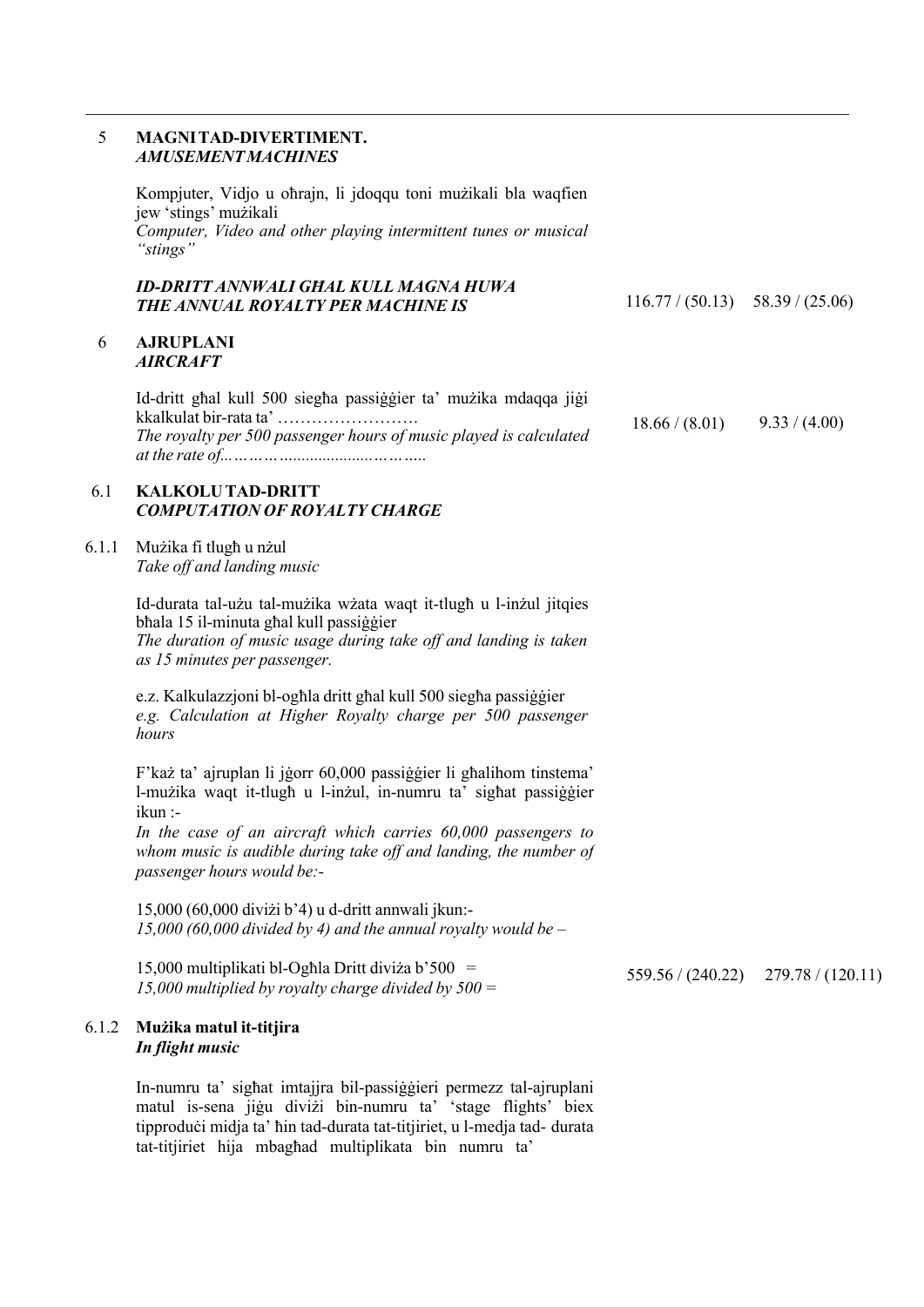passiġġieri li jisimgħu il-mużika matul it-titjira.

|     | passiggivn n psimgina n mazika matai it titjira.<br>The number of hours flown with passengers by the aircraft during<br>the year is divided by the number of stage flights to produce an<br>average flight duration, and the average flight duration is then<br>multiplied by the number of passengers who listen to in flight<br>music.<br>e.z. Kalkulazzjoni bl-Oghla Dritt ghal kull 500 siegha passieggier<br>e.g. Calculation per 500 passenger hours |                          |                       |
|-----|------------------------------------------------------------------------------------------------------------------------------------------------------------------------------------------------------------------------------------------------------------------------------------------------------------------------------------------------------------------------------------------------------------------------------------------------------------|--------------------------|-----------------------|
|     | F'każ ta' ajruplan li jtir total ta' 3,500 siegha f'700'stage flights',<br>il-medja tad-durata tat-titjiriet tkun dik ta' 5 sighat<br>In the case of an aircraft flying a total of 3,500 hours, in 700 stage<br>flights, the average flight duration would be 5 hours                                                                                                                                                                                      |                          |                       |
|     | Jekk in-numru ta' passiggieri illi minnhom tista' tinstema' l-<br>mużika waqt it-titjira huwa ta' 20,000 id-dritt annwali jkun<br>If the number of passengers to whom in flight music is audible is<br>20,000 the annual royalty would be                                                                                                                                                                                                                  |                          |                       |
|     | 20,000 multiplikata b'5 u multiplikata bl-Oghla Dritt diviza b'500<br>20,000 multiplied by 5 multiplied by royalty charge divided by 500                                                                                                                                                                                                                                                                                                                   | 3,730.35 /<br>(1,601.44) | 1,865.18/<br>(800.72) |
| 7   | <b>BANED</b><br><b>BANDS</b>                                                                                                                                                                                                                                                                                                                                                                                                                               |                          |                       |
|     | Id-dritt annwali li ghandu jithallas ghal kull muzicist fost il-banda<br>hu                                                                                                                                                                                                                                                                                                                                                                                |                          |                       |
|     | The annual royalty payable per performing musician within a<br>band is                                                                                                                                                                                                                                                                                                                                                                                     | 5.82 / (2.50)            | 2.91 / (1.25)         |
| 8   | UŻI VARJI OHRA<br><b>MISCELLANEOUS USES</b>                                                                                                                                                                                                                                                                                                                                                                                                                |                          |                       |
| 8.1 | Mużika 'on hold'<br>Music on Hold                                                                                                                                                                                                                                                                                                                                                                                                                          |                          |                       |
|     |                                                                                                                                                                                                                                                                                                                                                                                                                                                            | 163.52 / (70.20)         | 81.76 / (35.10)       |
|     |                                                                                                                                                                                                                                                                                                                                                                                                                                                            | 230.63 / (99.01)         | 115.32 / (49.51)      |
|     | Kull 15 il-linja ohra (jew parti minnhom)<br>each 15 lines (or part thereof) thereafter                                                                                                                                                                                                                                                                                                                                                                    | 67.11 / (28.81)          | 33.55 / (14.40)       |
| 8.2 |                                                                                                                                                                                                                                                                                                                                                                                                                                                            | 198.51 / (85.22)         | 99.25 / (42.61)       |
| 8.3 | Swali ghall-Tigijiet (minghajr żfin)                                                                                                                                                                                                                                                                                                                                                                                                                       |                          |                       |

*Wedding Receptions(without dancing)*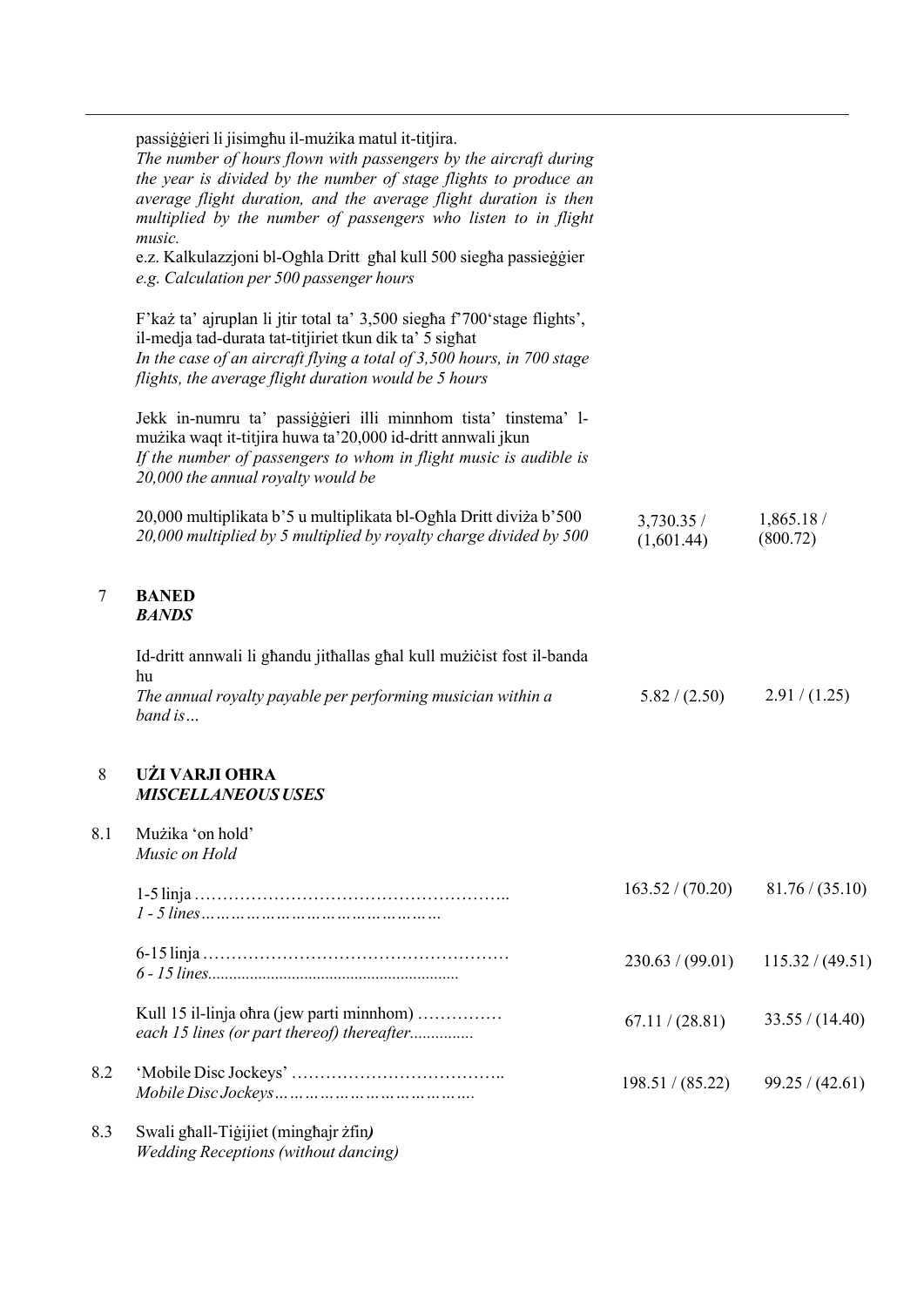|     | Ghal kull avveniment ghal kull 400 persuna ta' kapacita'                                                                                                                              | 17.54 / (7.53)  | 8.77 / (3.77)   |
|-----|---------------------------------------------------------------------------------------------------------------------------------------------------------------------------------------|-----------------|-----------------|
|     | Jekk l-element principali jkun iż-żfin allura r-rati taht il-kap 2.1.2<br>ghandhom japplikaw.<br>If the prime element is dancing then the rates under $2.1.2$ . should<br>be applied. |                 |                 |
| 8.4 | Radju u/jew 'tape player' installati fit-taxis jew fil-karozzi ghall-<br>kiri<br>Radio and/or CD and/or tape player installed in taxis or hired<br>$cars \dots \dots$                 | 67.11 / (28.81) | 33.55 / (14.40) |

### **DEFINIZZJONIJIET** *DEFINITIONS*

**magni ta' divertiment (kompjuter, vidjo u oħrajn)** ifissru magni magħrufa bħala, per eżempju : divertimenti bil-premijiet ; divertiment bir-rigal ; kapaċita' bil-premju; magni tal-logħob, logħob ieħor, 'quiz jew magni simili, kemm jekk jistgħu u kemm jekk ma jkunux jistgħu jiġu mħaddma permezz tad-daħla ta' munita jew forma ta' munita.

*amusement machines (computer, video and other) means machines known as, for example: amusements with prizes; amusements-with-gift; skill with prize; fruit or gaming machines; games, quiz and similar machines, whether or not capable of being operated by the insertion of a coin or token.*

**'audio juke box'** tfisser magna (barra minn 'video juke box') għad-daqq ta' mużika reġistrata u kapaċi li tiġi operata bid-daħla ta' munita jew forma ta' munita.

**audio juke box** means a machine (other than a video juke box) for playing recorded music and capable of *being operated by the insertion of a coin or token.*

**mużika inċidentali** tfisser dik il-mużika li tindaqq permezz ta' 'CD player', 'record player', 'tape player', jew 'video player' ħlief għall-iskopijiet ta' preżentazzjoni, jew inkella 'audio juke box' jew 'video juke box', jew radju, jew sett tat-televiżjoni mħaddma fil-post jew diffużi permezz ta' 'loudspeaker' minn xi parti oħra talpost jew minn xi sors barra l-istabbiliment.

*background music means music when performed by a compact disc ("CD") player, record player, tape player, or video player otherwise than for featured purposes, or radio or television set operated on the premises or diffused through a loud-speaker from another part of the premises or a source outside the premises.*

**kapaċita'** fejn ma' hemmx mezz formali biex tiġi kkalkolata l-kapaċita' ta' kamra, tali kapaċita' tiġi meqjusa b'riferenza għan-numru massimu ta' persuni illi jistgħu raġjonevolment jiġu akkommodati fil kamra, jew li huwa permess skond xi regolamenti maħruġa mill-Awtoritajiet tat-Tifi tan-Nar.

capacity where there is no formal means of calculating the capacity of a room, that capacity is assessed by *reference to the maximum number of persons which can reasonably be accommodated in the room, or which is permitted under any regulation by Fire Authorities.*

**mużika ppreżentata** tfisser mużika murija permezz ta':-

artisti personalment, inklużi wirjiet tal-'karaoke', jew,

'record' jew 'tape player' primarjament għal divertiment bħal permezz ta' diskoteka, tgħamir cinematografu jew 'video player'.